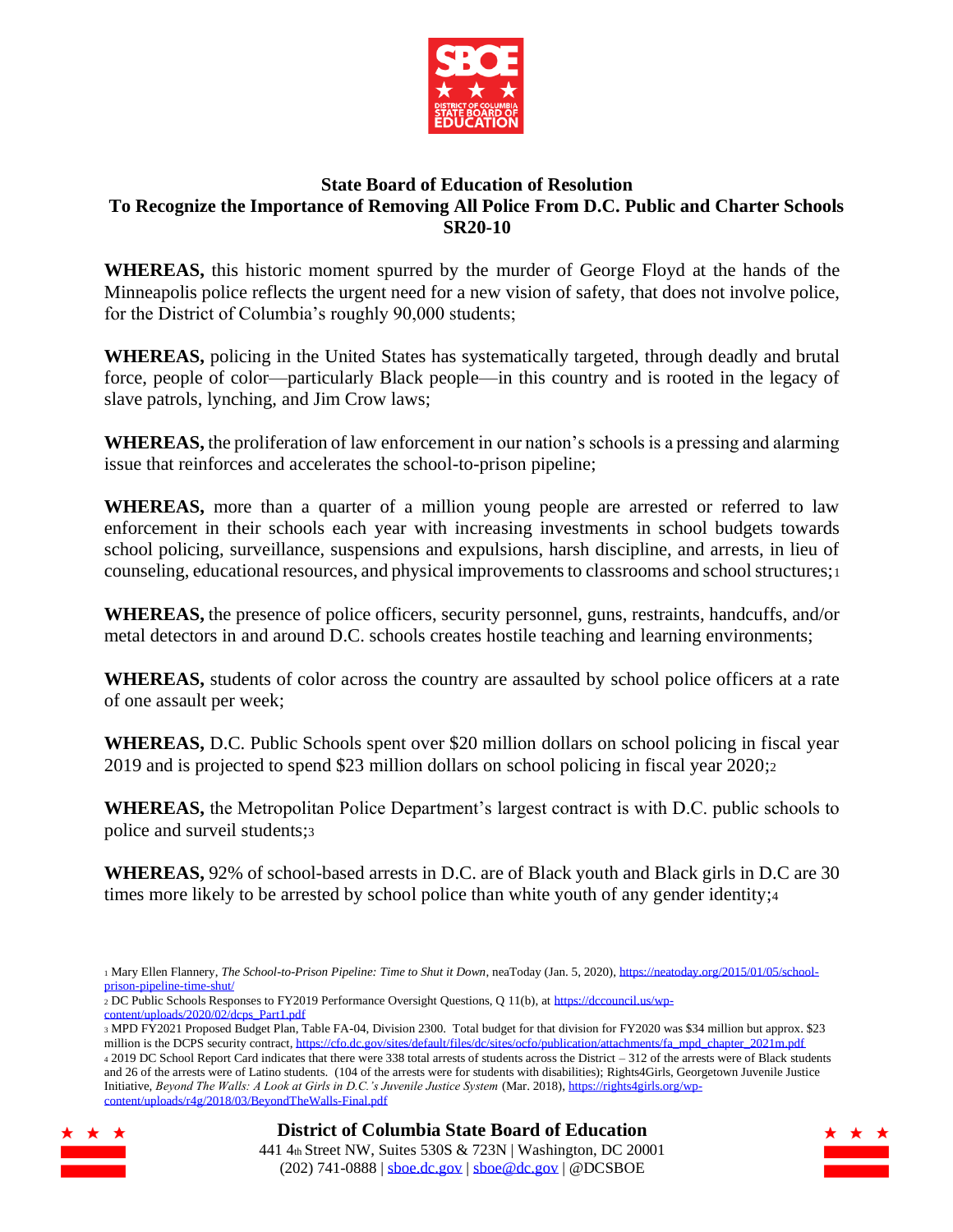

**WHEREAS,** there are nearly twice the amount of police and security officers in D.C. schools than there are mental health professionals and, because of this, 74% of Black youth do not have the mental health supports they need;<sup>5</sup>

**WHEREAS,** criminalizing students of color—particularly Black students and students with disabilities— is antithetical to the values the District of Columbia seeks to uphold;

**WHEREAS,** research indicates that police presence in schools does not make students safer and does not prevent school shootings;<sup>6</sup>

**WHEREAS,** research has long proven that reduced classroom sizes, restorative justice practices, engaging culturally-relevant curriculum, and mental health supports, do create safe, healthy, and joyful learning environments for all students;

**WHEREAS,** the Minneapolis Public School Board's historic, unanimous vote to remove police from schools; the Portland Superintendent's decision to remove police officers from schools; and school boards in Denver, Oakland, and Madison passing resolutions to remove police from schools demonstrates that a police free schools future is both possible and necessary;

**WHEREAS,** on July 7, 2020, the Council of the District of Columbia preliminarily approved the shifting of contracts associated with school security at DC Public Schools from the purview of the Washington Metropolitan Police Department to the DC Public School system in an effort to spur community-driven reimagination of safety and systems that affirm the lives of every DC student, teacher and family; and

**WHEREAS,** Black and Brown young people have long called for the end of policing in schools.

**NOW, THEREFORE BE IT RESOLVED**, to protect the safety and humanity of students of color and create supportive and nurturing school learning environments, the D.C. State Board of Education recommends that:

- The Deputy Mayor of Education initiate a process beginning in the 2020-2021 school year and allots adequate time (no less than 6 months as indicated by school leadership to be the minimum time needed) for each school to develop an adequate plan for alternative systems that maintain a safe and supportive learning environment in place of security provided through the contract with MPD;
- The planning process must include substantive input from Black and Brown led youth organizations, school leaders and key staff, families and school LSAT members, DCPS and Public Charter School LEAs, student health experts and community-based violence

<sup>6</sup> *[Police in Schools Are Not the Answer to School Shootings](https://advancementproject.org/resources/police-schools-not-answer-school-shootings/)* (Advancement Project, March 2018).







<sup>5</sup> Qubilah Huddleston, Alyssa Noth, *DC Students Deserve Empathy and Greater Mental Health Support, Not Policing and Punishment*, DC Fiscal Policy Institute Blog (Jun. 24, 2020)[, https://www.dcfpi.org/all/dc-students-deserve-empathy-and-greater-mental-health-support-not-policing-and](https://www.dcfpi.org/all/dc-students-deserve-empathy-and-greater-mental-health-support-not-policing-and-punishment/)[punishment/](https://www.dcfpi.org/all/dc-students-deserve-empathy-and-greater-mental-health-support-not-policing-and-punishment/)